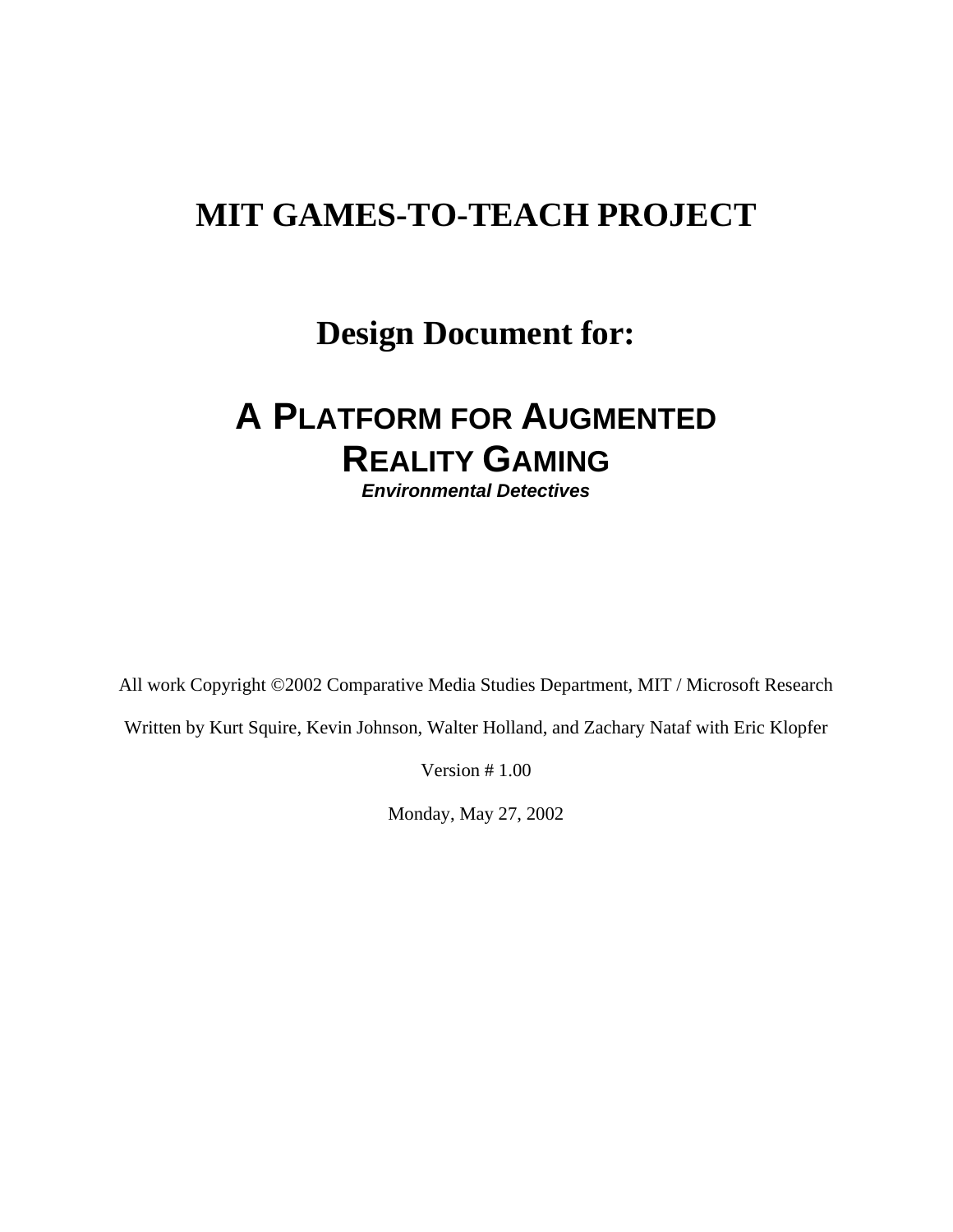## **TABLE OF CONTENTS**

| SINGLE PLAYER GAME                 |  |
|------------------------------------|--|
|                                    |  |
|                                    |  |
|                                    |  |
|                                    |  |
|                                    |  |
|                                    |  |
|                                    |  |
| "CHARACTER RENDERING AND ANIMATION |  |
|                                    |  |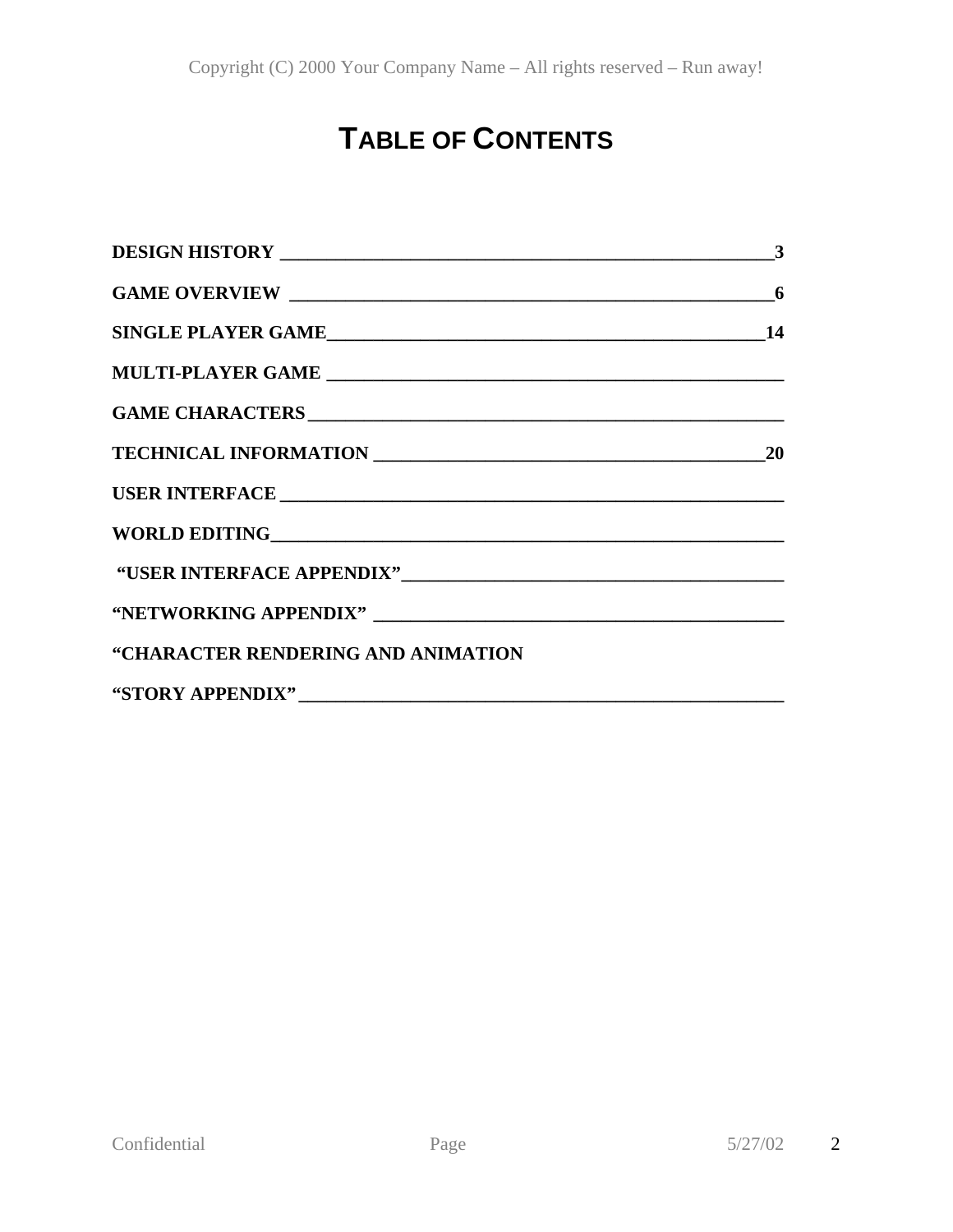## **DESIGN HISTORY**

## **Version 1.0**

Version 1. 0 includes Eric's material from the walk through of Environmental Detectives, and our previous work on the game.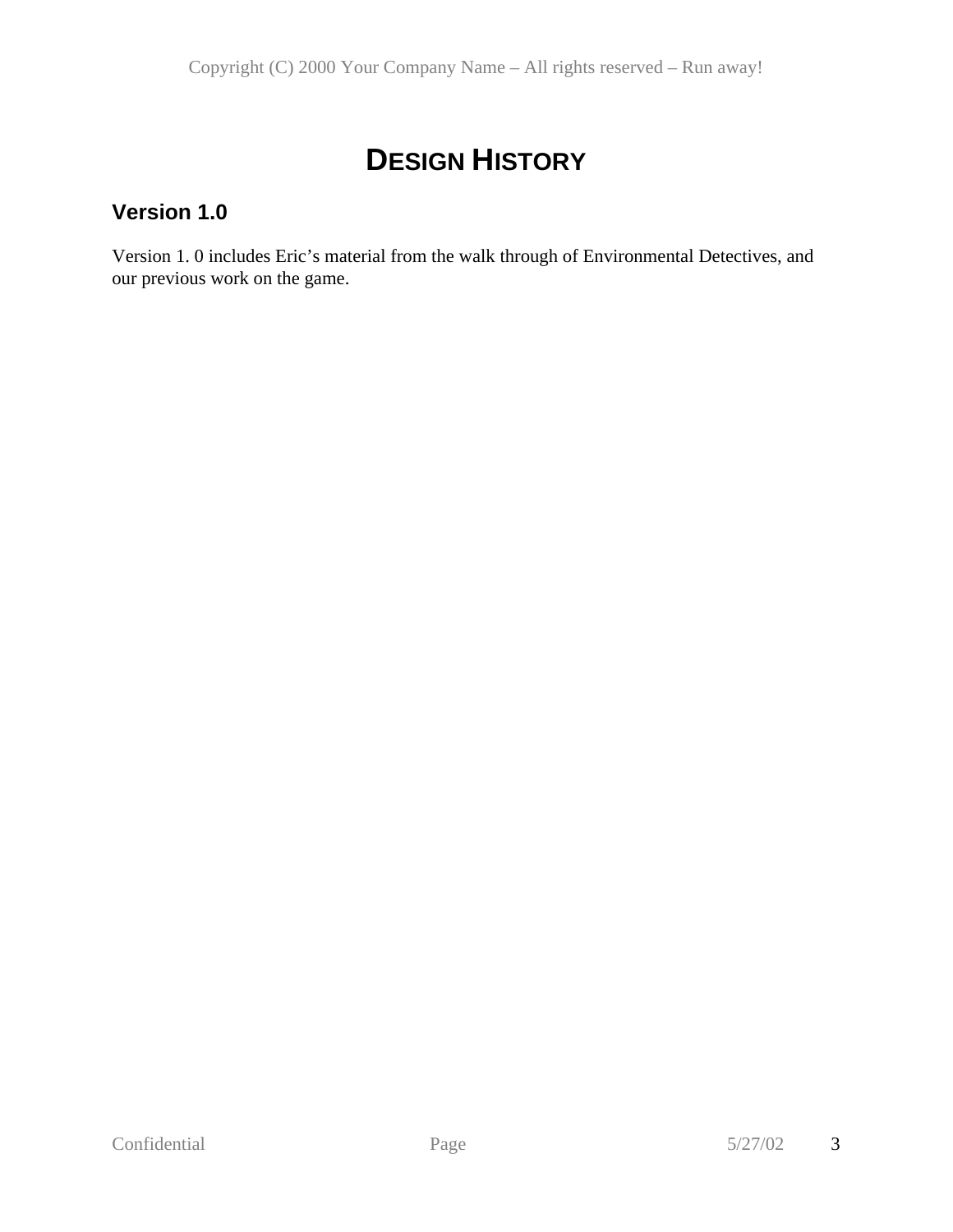## **AUGMENTED REALITY GAMING**

At 12:35, the last students in MIT Course: 1.725J (Chemicals in the Environment: Fate and Transport) enter the classroom. They're each handed a PDA running *Environmental Detectives*, equipped with GPS and BlueTooth. Students have been divided into 5 groups that represent the following interests:

- a) The EPA
- b) An environmental health unit at a hospital
- c) a manufacturing facility
- d) a high tech firm
- e) an environmental organization.

As groups launch their PDAs, they are presented with a unique cover story, customized to their roles. The story begins with a group of citizens concerned about the recent rise in health problems in their community. Their cause is then championed by environmentalists who begin to begin to publicize the rash of illnesses. A hostile press learns of this catastrophe, and immediately implicates a manufacturing plant near the watershed. Scientists hired by the industry deal with angry Emails and Instant messages from and concerned citizenry.

Each briefing contains some unique information and a few common facts. There are scattered reports of unexplained illnesses in nearby Cambridge. Through gathering field data, processing data, and interviewing virtual witnesses, players learn that this calamity has been caused by illegal dumping of trichloroethene, a hazardous material that is used to clean machinery. Trichloroethene is extremely harmful, leading to cancer and liver disease. Time is ticking, and players need contain the spread of this harmful chemical throughout the Boston area.

Each player has a specific goal. EPA workers need to contain the disaster, and prevent further human injury and hopefully identify the perpetrators. The environmentalists want to see one of the corporations tried, and public support for more regulations increase. The corporations each want to defend their own interests.

Each team must choose how to use its limited time and funds. Where should they collect data to identify the source of the pollution? Should they set up probes up and down the Charles River? Where should they drill wells to probe the groundwater and how many should they create given their resources? Should they pay to have informants taken to the doctor? Which symptoms should they pay attention to, and which ones should they ignore? Which communities seem to have statistically significant increases in disease? Red herrings in the form of other environmental contaminants, and people sick with other diseases will obscure their efforts.

*Environmental Detectives* combines the dramatic appeal of Erin Brokovich with the pedagogical value of inquiry-based learning exercises. Further, *Environmental Detectives* allows players to experiment with dangerous toxic, radioactive, or volatile which would be dangerous to do in most classrooms.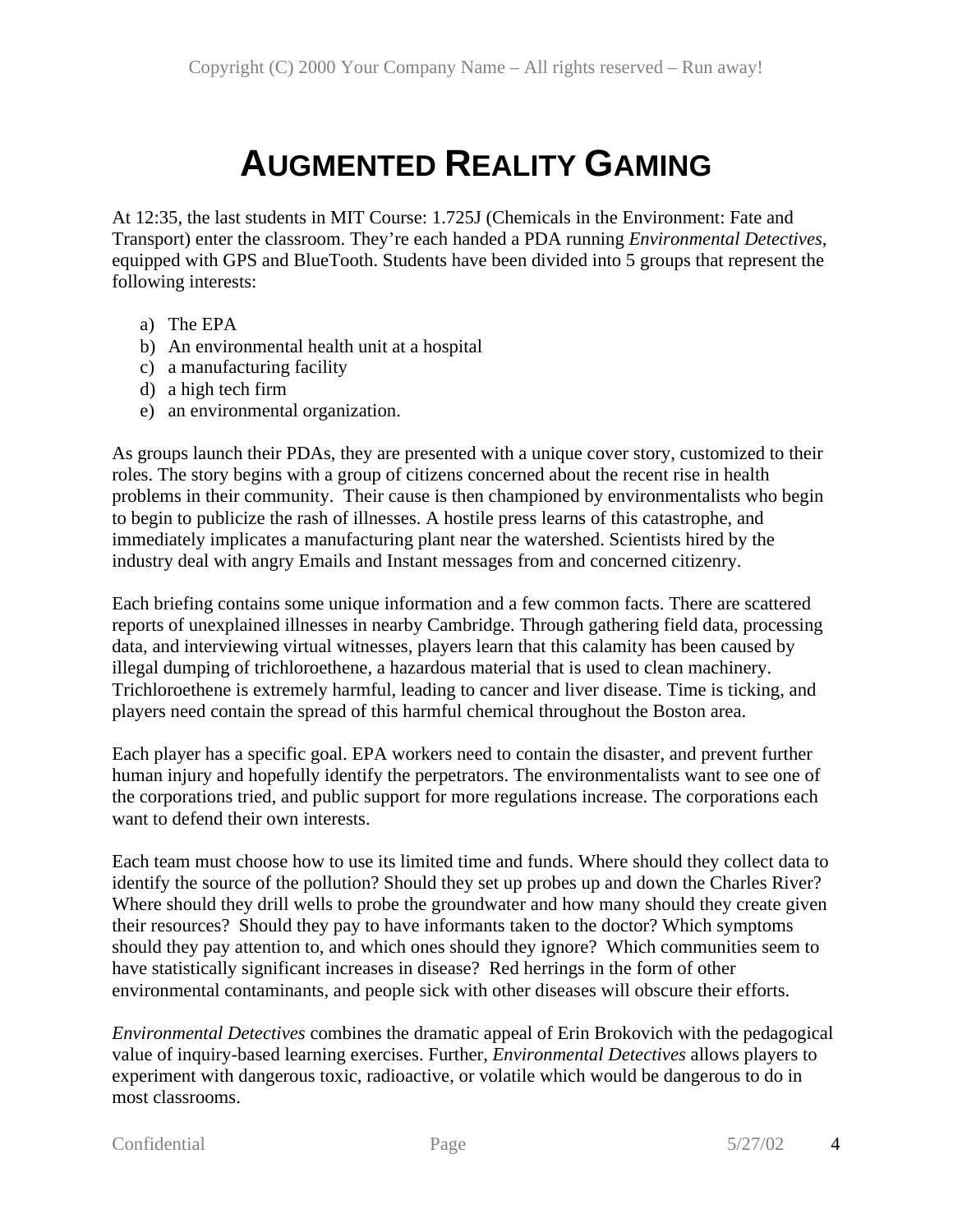At the end of the game, players must try to remediate what they think are the causes of the pollution. After they put their efforts into place, they are given several forms of feedback. They learn how many people continue to get sick, what the pollution levels are, and what public opinion toward them is. The winner of *Environmental Detectives* may be chosen by a classroom vote, a mock simulated vote of public opinion, or other measures of success. Players themselves will need to decide what they think caused the increased levels of tricholoethene and where it started.

Through playing this game, players will learn more about the specifics of tricholoethene, one of the most dangerous and prevalent forms of pollution in the United States. Players will learn about the chemical properties of tricholoethene, and how it moves through the environment in different forms. As such, players learn about global geo-chemical processes, which are core ideas in environmental science.

*Environmental Detectives* is designed to be used in an environmental education context. Students learn basic investigative skills (observation, hypothesis testing, data gathering, data analysis, and data reporting) that are a part of any environmental education curriculum. In addition, there are opportunities for students to learn how chemicals are transported through the environment, how global chemical systems work, and how environmental toxins are neutralized. The solutions that they must put into place also require them to learn about designing engineering solutions.

Unlike traditional handheld models our augmented reality simulations use the power of the handheld to not only gather data, but to process information, visualize data, and engage the user through narrative and drama. Players search databases of information and design their own experiments to test what may be causing health problems in their communities and design appropriate solutions to fix these problems. In addition to the scientific simulation of tricholoethene transport, is the game of public opinion, and players must carefully consider how they conduct their investigations, what tests they run, how they interact with the media, and how they interact with each other. In addition, the real world context of the game that the players must move around in fosters spatial data visualization, mapping, and social constructed knowledge.

We think that *Environmental Detectives* will be a fun, engaging, and educationally powerful game. However, its greatest value may come not through playing this particular augmented reality simulation, but in the scenario editing tools that are shipped with the game. Players will have the ability to create their own simulations of environmental disasters, setting the type of contaminant, the effects of the contaminant, the rate of spread of the contaminant, and the potential effects of its interaction with the public.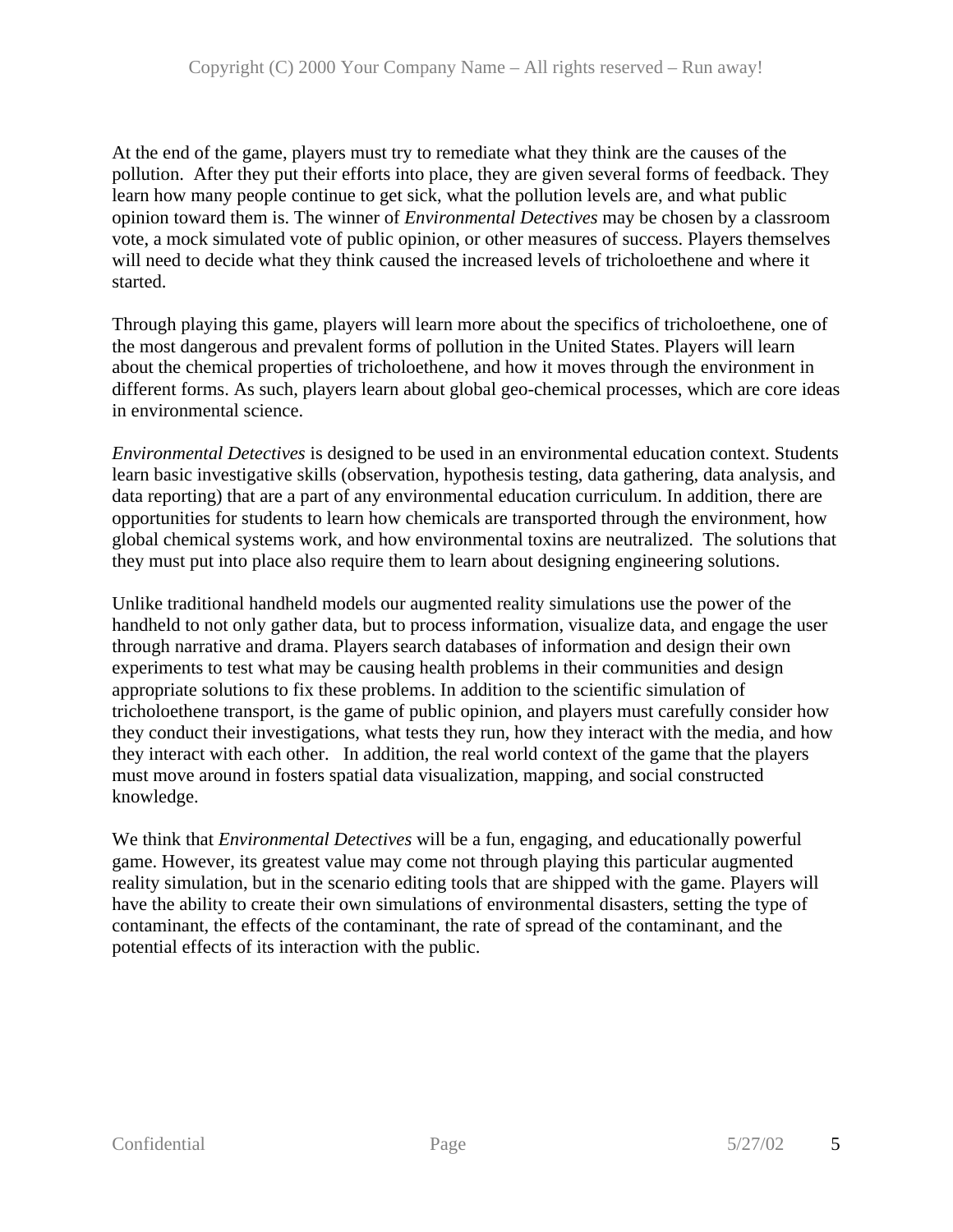# **GAME OVERVIEW**

### **Backstory**

It's the current day and age, and you're a constituent in your town. The class has been divided into 5 groups that represent the following interests:

- 1) The EPA
- 2) An environmental health unit at a hospital
- 3) a manufacturing facility
- 4) a high tech firm
- 5) an environmental organization.

There is a rash of health problems in the community, tied to the presence of tricholoroethe in the environment. Players are each given a unique briefing.

*EPA workers*. There has been an increase in reports of dead fish found along the shores of the tributaries leading into the Charles. EPA workers are given a backlog of data recorded from local rivers, including ph, and the presence of microbes, toxins, and chemical levels (Nitrates, etc.). EPA Players are also given a database of EPA resources they can look through in trying to identify the toxin.\*\*\* THIS REQUIRES SOME RETHINKING Perhaps they have some historical records of levels of tricholoroethene in drinking water. OR they have been alerted to health problems of people working on or near the river.

*Environmental Activists.* Environmental activists learn of this problem through some outraged citizens who have noticed that many of their friends and family have fallen ill.

*High Tech firm*. The high-tech firm workers learn of the problem through a corporate memo. The memo highlights the firm's innocence, as well as the importance of preserving trade secrets.

*Traditional manufacturing facility.* The traditional manufacturing firm (textiles, perhaps) sends a memo to a team of environmental engineering consultants whom they have worked with to streamline their production processes and minimize the amount of contaminants they produce. The players learn that the company has a history of producing toxic chemicals, but has been committed to "cleaning up their act" recently.

*Hospital workers.* The hospital workers are initially brought in as consultants to help a team of concerned doctors investigate the epidemiology of recent illnesses seen in their patients and family members, as well as examine to examine how the hospital is dealing with its hazardous wastes.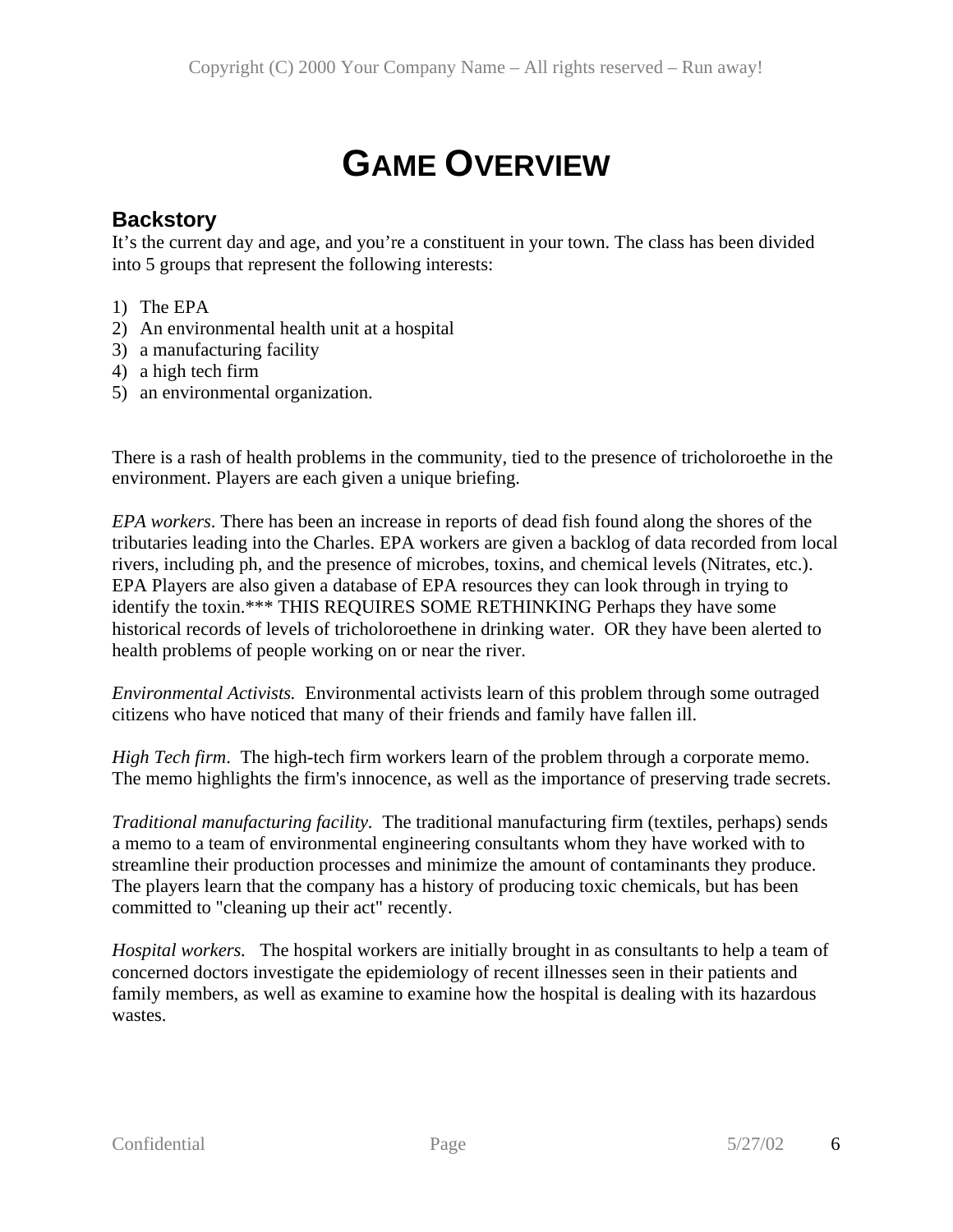# **PHILOSOPHY / DESIGN GOALS**

### *Augmented Reality Simulations: Leveraging the affordances of handheld devices*

The use of computer simulations is changing the very nature of scientific investigation , and providing us unique insights into the way the world works. Scientists can now experiment in a virtual world of complex, dynamic systems in a way that was impossible just years ago. These tools have led to discoveries on topics ranging from the origins of planets to the spread of diseases through human populations. Simulations have also changed the way that science is taught. Many teachers use simulated systems on desktop computers to allow their students to conduct explorations that otherwise would be too time-intensive and costly.

To date most computer simulations have been tethered to the desktop, as they have relied on the processing power of that form factor. As we move simulations from the desktop to more ubiquitous and increasingly powerful portable devices, we could simply port existing tools to this new platform. This change in form factor alone would provide advantages in price and accessibility to students. But, the move from the desktop to the handheld computer provides other advantages, which make this an especially attractive platform for studying simulations. In order to fully capitalize on the handheld form factor, we should harness other features of handhelds including:

- *portability* –can take the computer to different sites and move around within a site
- *social interactivity* can exchange data and collaborate with other people face to face
- *context sensitivity* can gather data unique to the current location, environment, and time, including both real and simulated data
- *connectivity* can connect handhelds to data collection devices, other handhelds, and to a common network that creates a true shared environment
- *individuality* can provide unique scaffolding that is customized to the individual's path of investigation.

The purpose of this research project is to develop and examine a new simulation platform that is designed from the ground up for handheld computers and draws on the unique affordances of handheld technologies. Implicit to our research is the belief that a powerful handheld learning environment might capitalize on the portability, social interactivity, context sensitivity, connectivity, and individuality of ubiquitous devices to bridge real and virtual worlds. This platform will enable the development of "augmented reality" simulations, that is simulations that provide a virtual context layered on top of a real-world context. The handheld computer then provides a window into the virtual context that is sensitive to information being supplied to it by the real world.

### *Providing teachers and students robust authoring tools*

As a part of this work, we will create authoring tools for students and teachers to create their own simulations. Research has shown that the process of creating models—as opposed to simply using models built by someone else—not only fosters model-building skills but also helps develop a greater understanding of the concepts embedded in the model. When people build their own models, they can decide what topic they want to study and how they want to study it. As the investigations proceed, they can determine which aspects of the system they want to focus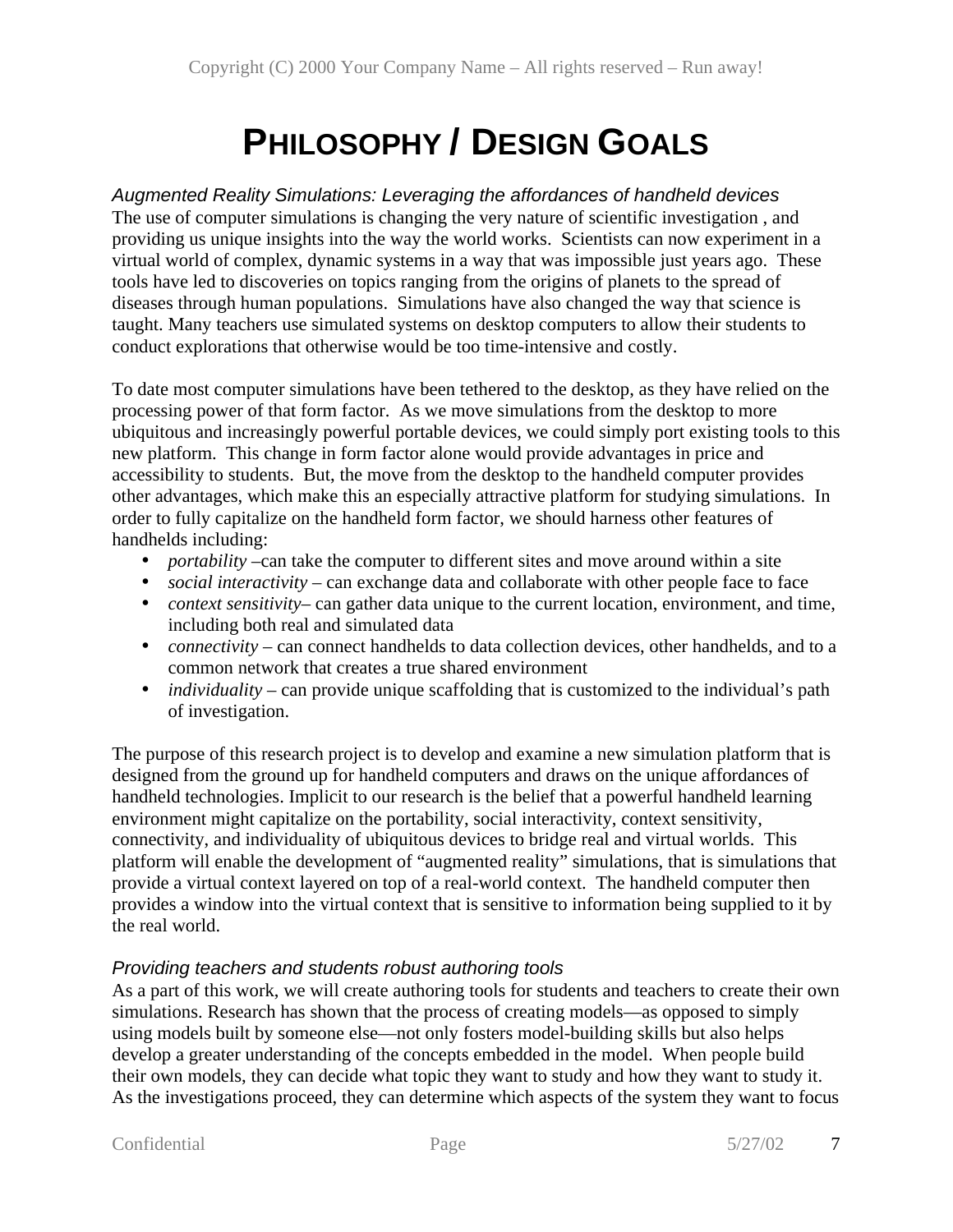on, and refine their models as their understanding of the system grows. Perhaps most importantly, building models helps learners develop a sound understanding of both how a system works and why it works that way.

Further, research from the adoption and diffusion of curriculum materials suggests that in successful educational implementations, teachers reinvent curricular materials to meet the demands of local constraints. Ultimately, the success of a program like Environmental Detectives may hinge on providing teachers tools to design scenarios that take advantage of their own unique local affordances and meet particular local curricular constraints.

As we develop and test the Environmental Detectives scenario we will be considering the necessary elements that would enable others to develop a variety of augmented reality simulations. This particular simulation is just a stepping stone towards that goal. Our next steps are to create a suite of tools that facilitates the development and testing of additional augmented reality simulations. Ultimately we hope that our tools are flexible and supportive enough to empower students and educators to create augmented reality simulations that we have never dreamed of.

### *Fantasy and Narrative*

The causes and consequences of toxic spills provide endless narrative possibilities. Toxic spills suggest the possibility of backroom corporate scheming and covert cover-ups. The opportunities for developing plotlines around secret corporate / government projects, environmental degradation, and silent conspiracies to keep this information from the public are limitless. The environmental health implications of these toxins are rife with melodramatic potential. Environmental Detectives combines bona fide scientific inquiry with mystery, intrigue and melodrama to create a gaming experience enjoyable to a diverse range of players.

### *Simulation with Dangerous Chemicals…*

No doubt that students can learn a great deal about toxicology and the transport of toxins by examining real environmental disasters, or by dumping a barrel of oil into the Charles River and examining its impact on the environment and human health. However, not every community is situated near an ecological disaster (or wants to create a new one). Further, having students take readings of acids or titrates in the environment can introduce serious liabilities and costs. Such procedures involve handling dangerous, volatile, and costly chemicals. Finally, the Environmental Detectives platform allows educators to investigate a wide range of nvironmental issues, ranging from airborne particles to radioactive spills to toxic chemicals transported through water. With Environmental Detectives, we specially design scenarios to leverage their pedagogical and entertainment potential. In short, Environmental Detectives does not strive to replace inquiry-based learning or environmental investigations, but rather, to make a whole new range of scenarios open to educators.

## **Common Questions**

### *What is the game?*

Environmental Detectives is an augmented reality simulation game. The handheld device is a conduit for players in embedded in a real world context to interact with a virtual world. Players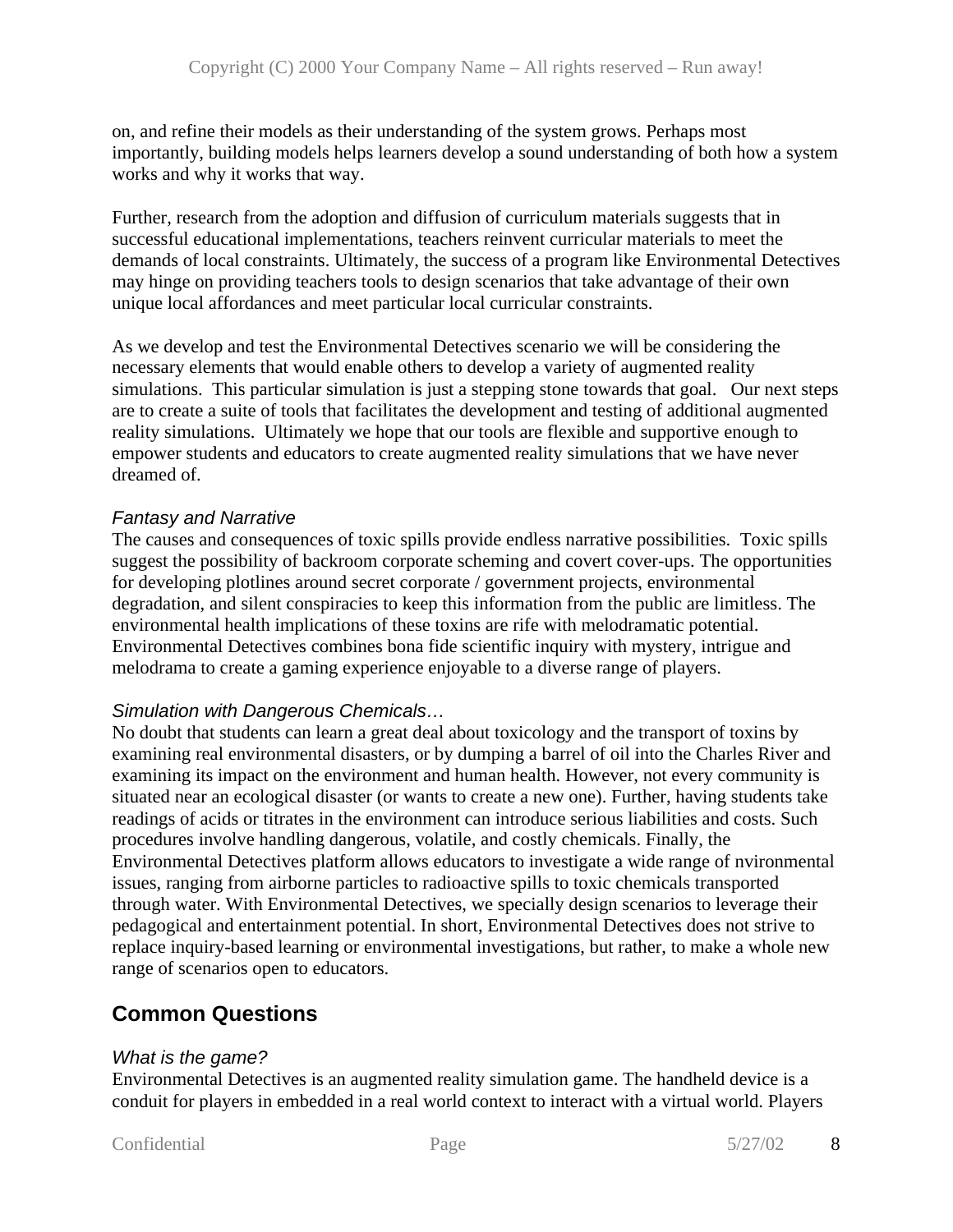cooperate with and compete against one another in identifying the cause of widespread illnesses, predicting how the toxins are spreading throughout the environment, minimizing their effects on human health, and vying for votes of public opinion.

### *Why create this game?*

We believe that handhelds are one of the largest untapped educational and entertainment markets out there. Handhelds are affordable, easy to store and manage in a classroom, and portable, allowing teachers to use them in a variety of environments., How to leverage creatively the individuality, context-sensitivity, communcativity, and simulation power of these devices is an interesting challenge that hasn't been solved. We believe that it would make a viable platform for location-based education, entertainment, workshops, orientations, and special units, as well.

### *Where does the game take place?*

*Environmental Detectives* is designed for use in any outdoor environment. Teachers or coordinators can set the initial location of the contaminant, the size of its plume, and it's trajectory through the environment.

The coordinator has the ability to determine the initial location of the contaminant, the size of its plume, and it's trajectory through the environment. Several *Environmental Detectives* scenarios are also designed for more constrained, indoor environments. Drawing off of actual cases, players in schools can investigate the consequences of a mercury spill in their school, including predicting and determining how the mercury will spread through air flows. Another scenario would be to investigate the flow of synthetic toxins through a school water supply.

The goal behind *Environmental Detectives* it to provide a handful of compelling game scenarios across a variety of contexts that teachers can then adapt, using the editing tools, to match their own setting. Robust editing tools allow teachers and students to take advantage of features in their environment that might make compelling game play. Teachers and students in the Boston area might use the Charles River, while students in the Midwest might track toxic flows through the Great Lakes. Environmental Detectives can be made even more compelling by applying it to problems associated with current or local events. The airborne toxin and drinking water scenarios have been included specifically because they can be applied most generically.

Between the diverse set of stock scenarios and editing tools for teachers, *Environmental Detectives* allows people to turn any ordinary location into a compelling gaming environment.

### *Describe the Controls*

The interface will aspire to actual scientific instruments and modeling tools when possible. The conversations will take place largely through a clickable tree-structure, where players click through dialogs. NEEDS MORE

### *What is the main focus?*

The main focus of the game is a mystery – students are trying to find out what's going on behind these grave illnesses. What makes this project interesting is that the goal is a moving target. By using time compression, players must pursue the toxin as it spreads throughout the environment, and players share information.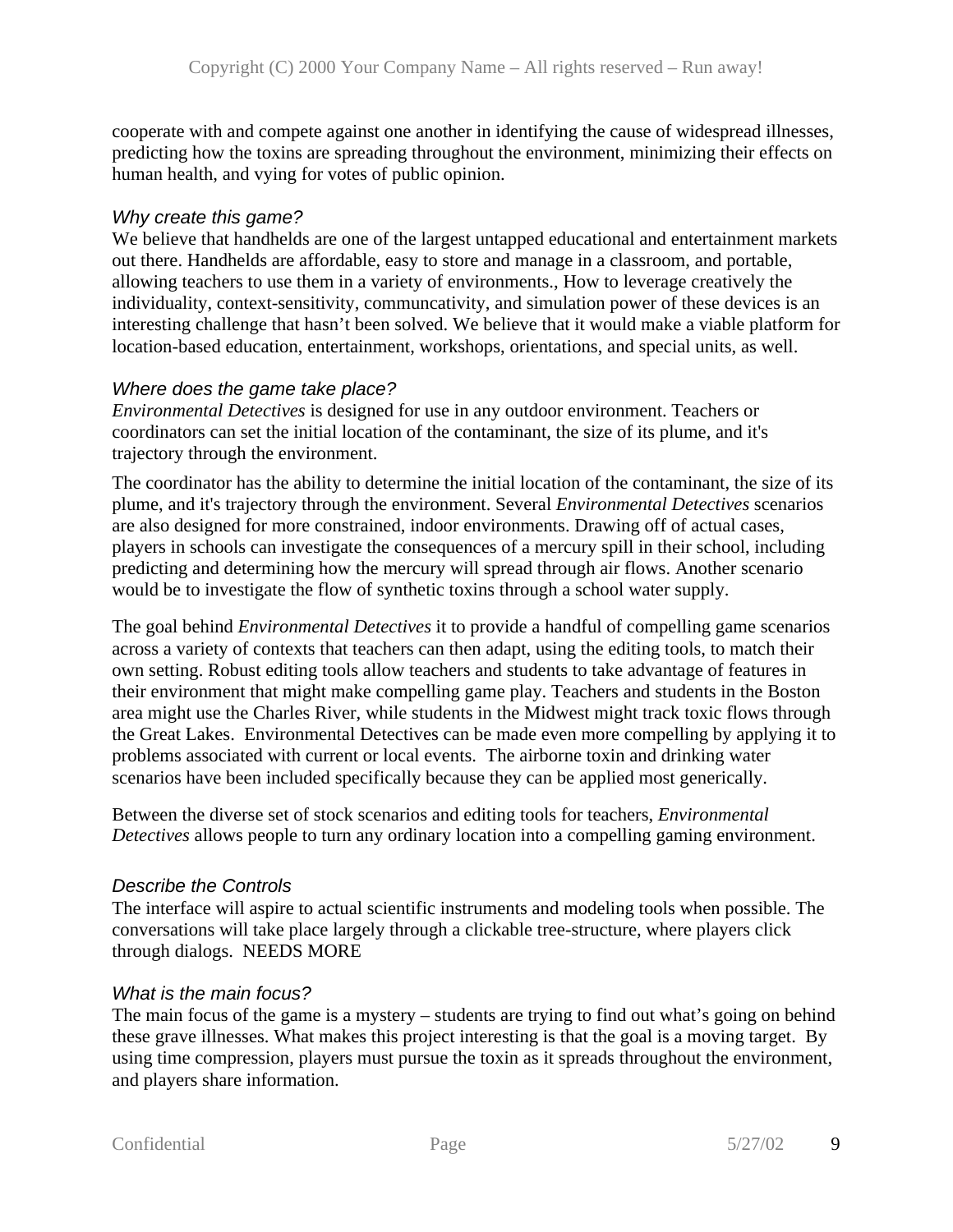### *What's different?*

Environmental Detectives tries to capitalize on the affordances of handhelds along with the allure of mystery / conspiracy plots to engage learners in an exciting educational experience. This is just one example of how we will use location aware handheld computers to provide augmented reality simulations. The other applications could include role-playing historical simulations, simulations of interstellar travel, or investigations that take students inside the human body. The handheld computers provide a window into that augmented reality and create situations where players are deeply engaged in studies of complex problems.

### *Who is the target audience?*

College / AP Environmental Education classes. The scenarios could also be used in toxicology and transport courses. Students will have access to databases of resources on chemicals and transport rates.

### *What will people learn through playing this game?*

Environmental Education curriculum, particularly investigative skills, which comprise approximately 15% of the AP curriculum. Players will also learn the properties of specific chemicals, how chemicals move through the environment (transport) and about global chemical cycles. The level of complexity is adjusted according to students ages, ability levels, and the duration of the unit. Players might receive very specific chemical reports of what is in the enviornment that they must sort through or heavily digested reports explain what toxins are present, what normal levels should be, and what the anticipated health effects could be.

### *What are the core game mechanics?*

Students manage time and resources in investigating information. Each serves as a limitation for gaining more knowledge that they can use to make a compelling case for the location of the toxins in the environment.

### *Give 3-5 verbs that describe the gameplay.*

Plotting, scheming, planning, collecting, researching, reacting, proposing.

### *What platform are you aiming for?*

PocketPC devices.

### *Describe the look and feel.*

The look and feel is as realistic as possible – students should feel as if the handheld is acting as actual scientific instruments. The game draws inspiration from conspiracy plots and mysteries, so the text should have a twisted and dark hue.

### *Why is the game fun?*

The novelty of experiencing an augmented reality – the idea that there is a whole different world going on beneath the surface, only detectable through the device. We hope to use conspiracy, intrigue, and melodrama to suck the user into this world. We believe that not giving 1 right answer – but giving players the control to determine the outcome will also be popular with students tired of contrived gaming scenarios.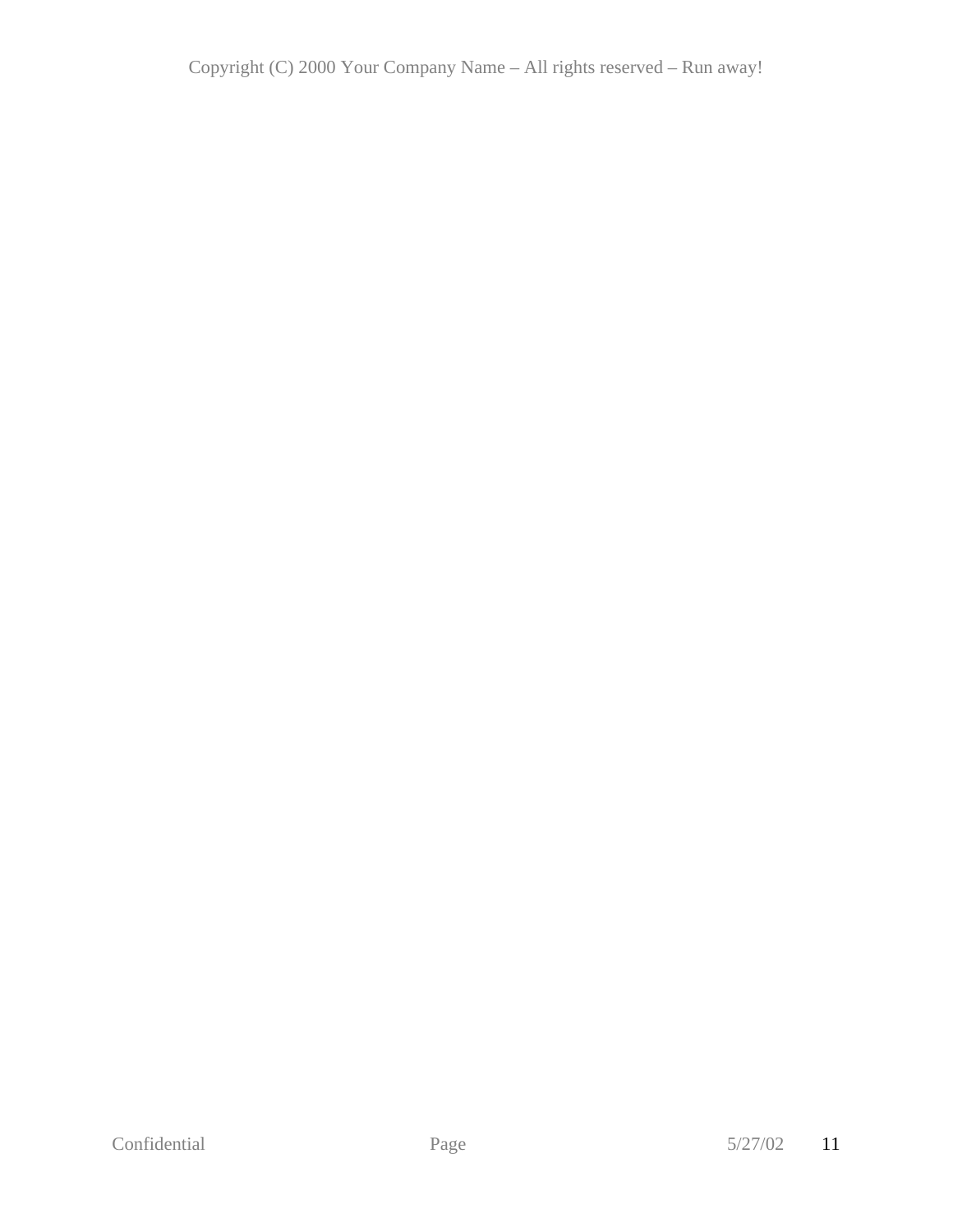# **USER SCENARIOS**

### **Overview**

We expect that Environmental Detectives will be adapted for a number of classroom scenarios depending on age level, class size, and technological resources available.

## **General Outline**

| Time      | Event                  | Decisions / Experiences                                 |
|-----------|------------------------|---------------------------------------------------------|
| 1 minute  | <b>Cover Story</b>     | Learn role, become familiar with the context for the    |
|           |                        | activity. Curiosity should be aroused.                  |
| 10 mins.  | Explore interface,     | Players click through some windows, becoming more       |
|           | problem space, and     | familiar with the CE interface and the Environmental    |
|           | meet other characters  | Detectives platform. They get a deeper appreciation     |
|           |                        | for the problem at hand.                                |
| 15 mins.  | Formulate plan and     | Players make initial read on problem, begin             |
|           | begin collecting data. | formulating plan for getting data, and begin collecting |
|           |                        | data. Players decide who should go where and what       |
|           |                        | tests to run                                            |
| 1 hour    | Players are on site.   | Players meet some extra characters. They learn more     |
|           | and have begun         | about the impact of the environmental disaster on       |
|           | collecting data.       | other players. They learn about the other groups and    |
|           |                        | begin interacting with other groups.                    |
| 1 session | Players run 1 test and | Players leave with a good feel for the problem, and     |
|           | start evaluating the   | some idea about what they will need to do to create a   |
|           | usefulness of their    | compelling case to meet their goals.                    |
|           | research plan. They    |                                                         |
|           | re-evaluate and        |                                                         |
|           | change their plans.    |                                                         |

## **User Scenario 1**

A team of environmental scientists has been called in to investigate the recent rash of illnesses occurring in the inhabitants of Riverview, a small community divided by the Rolling River. The scientists meet on site in the Riverview watershed. They are briefed by the mayor, who explains that certain parts of the town have been heavily affected by the illness. She also provides some background on the community and the surroundings.

The team divides up to take some initial, air, water and soil quality readings. Each member of the team is designated a sector to which they must go to take their readings. They specify rendezvous coordinates at which they will meet in one hour. The team goes out, collects their data, and meets up at the scheduled time. When they arrive they share their data electronically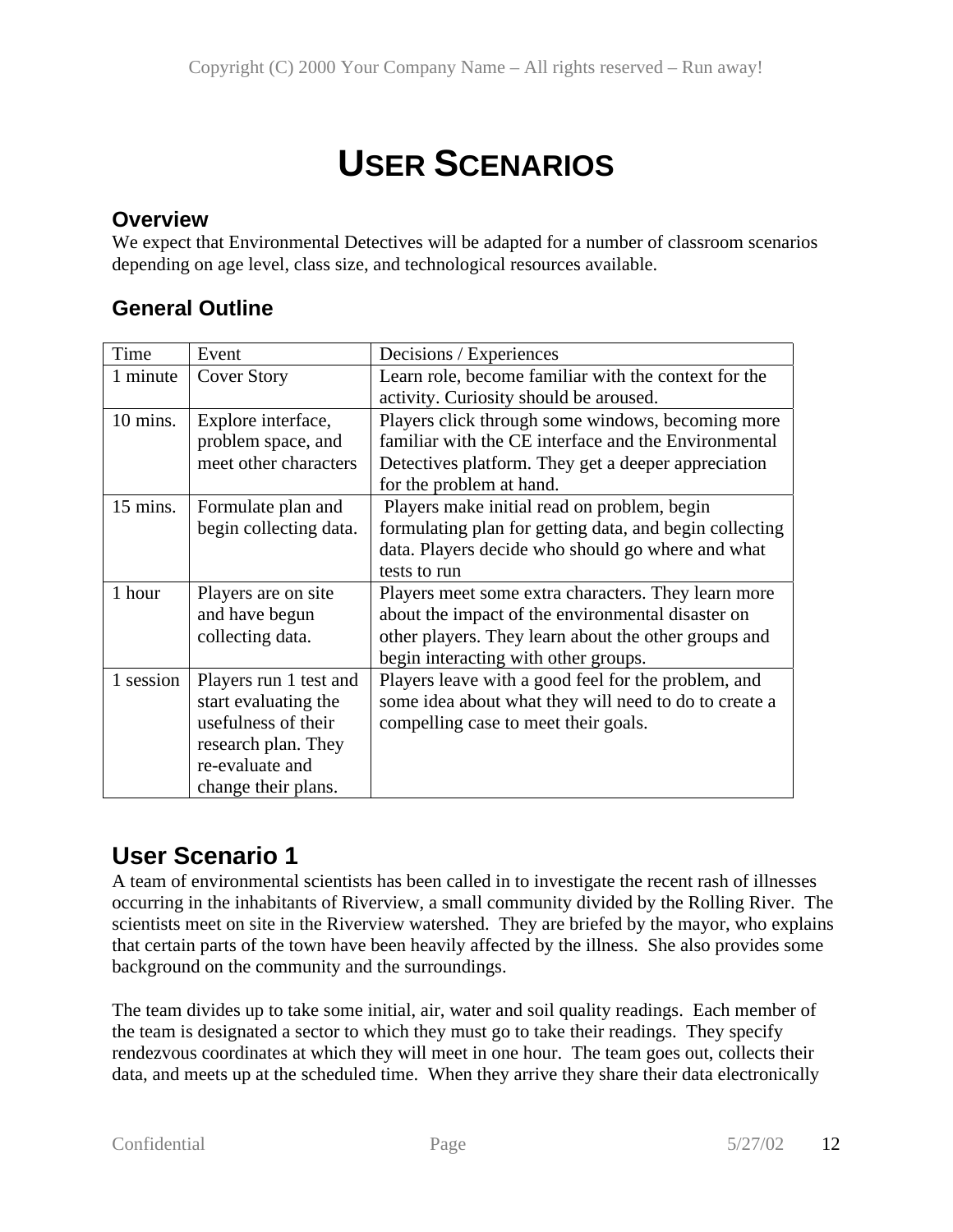and are provided with instant visualizations of a wealth of air, water and soil quality measurements.

As the students move around they can see where they are on a map. As they collect data using simulated instruments they store that information in their computers. As they mull over what data to collect or what questions to ask, the computer scaffolds their learning by providing context relevant information based on the data that they have collected and their current locations. When they go to interview people, they are given videos from which they must extract the pertinent points. And when they see someone sneaking out the back door they must track them on their devices and follow them to their destination. All of this is supported by real world experiences that include collecting geographical information, and taking digital pictures to support their findings.

One of the members of the team spots a trend in the tricholorethene readings that they have retrieved from wells. The trends indicate some source of pollution coming from the Northeast section of town. There are many industrial plants in that part of town, so again the team divides up to interview workers and managers of the plants in that area. During one of the first interviews, one of the scientists notices a worker sneaking out the back door as he approaches the factory. He races the factory worker to a nearby office building where he finds some incriminating evidence- documents that detail some of the byproducts that the company's manufacturing process produces. After collecting the documents he meets up again with the other team members.

There are still some questions left unanswered. Where is the pollution entering the ground water? Is there possibly more than one source? How can the effects be mitigated? These questions will have to be answered through additional investigations.

## **User Scenario 3**

Wally lets out a deep sigh as he clicks his pen on his iPaq. *Another ride on the "T." Great.* Up pops a text window. *Greetings, Wally. I see that you are on your way to work. Good*. A smirk works its way across Wally's face. *I never get tired of that bit*, he thinks to himself as he scrolls through today's update.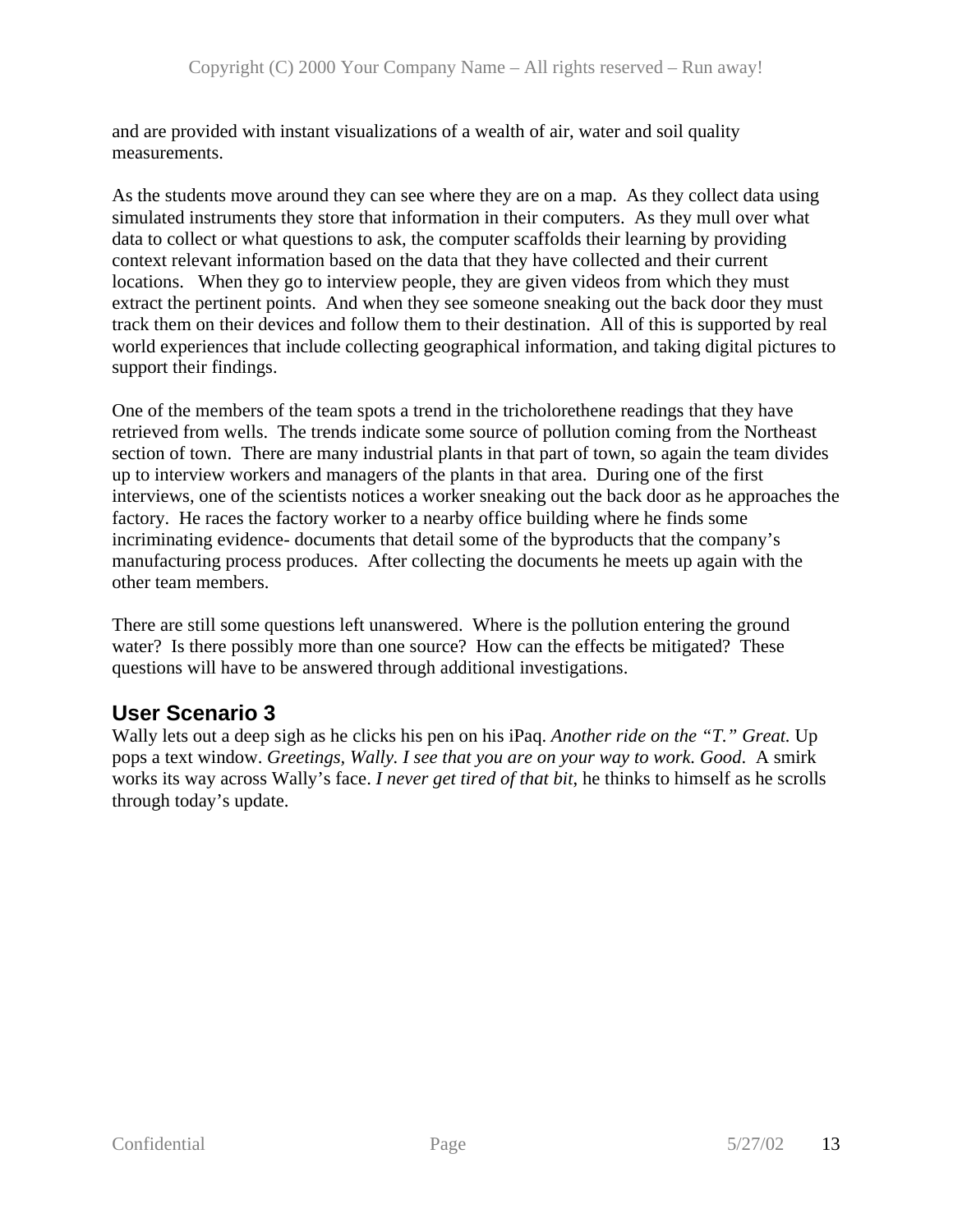# **GAMEPLAY**

#### Environmental Detectives Gameplay

#### RESOURCES

This is the "currency" of the game that allows agents to perform important actions. When an agent runs out, they must go back to HQ to replenish his/her supply.

#### EXPLORATION

3 types of exploration sites: spill, interview, lab stations. Each group has a certain number of agents dedicated to either spill sites or interviews (i.e. each person is effective only at a particular kind of site). Spill agents have a good number of RESOURCES while Interview agents have very few (only enough for 1 or 2 lab visits). All agents can go to lab stations.

### SPILL

Flow: map levels/gain background->scan location->extract chemicals->analyze->report

### MAP LEVELS

Players get an overhead map with marked areas of interest. As they get closer to a site, the map zooms in. As the player travels, he can read whatever background information is available for the site.



02002 MapQuest.com, Inc.; 02002 Navigation Technologies<br>High up map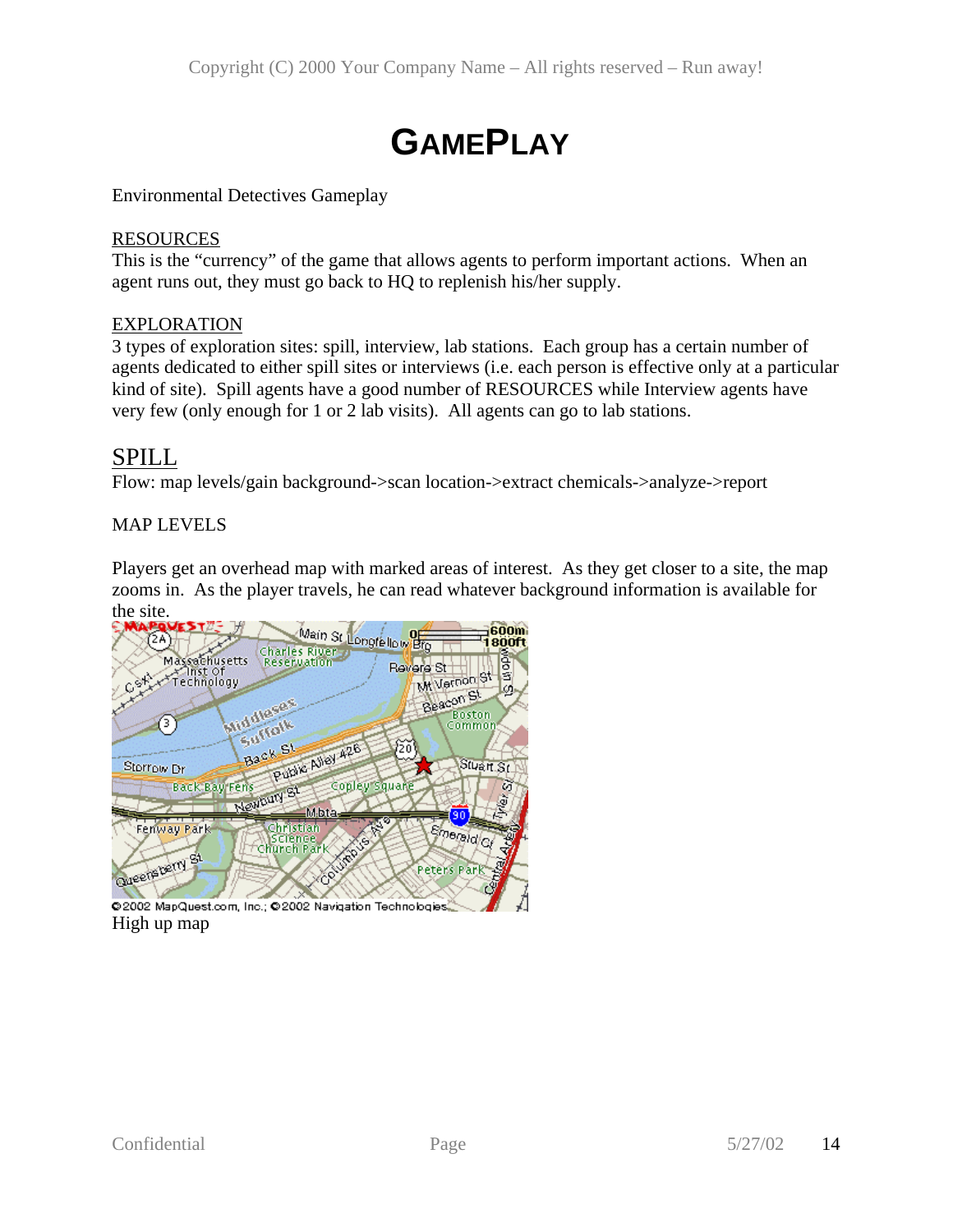

Close range map

### SCAN, EXTRACT, ANALYZE

Once at the site, the player can scan the area for chemicals. The scan uses RESOURCES but not too many. Scanning is done by switching the device to scan mode and walking around the area. Scan mode collects data from areas within a 3ft radius of the device. A color map (looks like a infrared scan, different colors representing different chemicals, hue relates to amount of chemical present, brightness relates to accessibility for extraction) of the area is compiled from the area scanned and the player can choose an area to extract from.

Extraction takes a good amount of RESOURCES and should be done wisely. Some teams may opt to have one person do a lot of scanning, transfer the maps to others who only extract. Once a chemical has been extracted, analysis can be performed. Scan maps can be traded, but extractions are kept locally and can only be analyzed by the extractor or at a lab.

Analysis takes more RESOURCES than scanning, but less than extracting. The player must choose what kind of analysis to perform – each test capable of producing different types of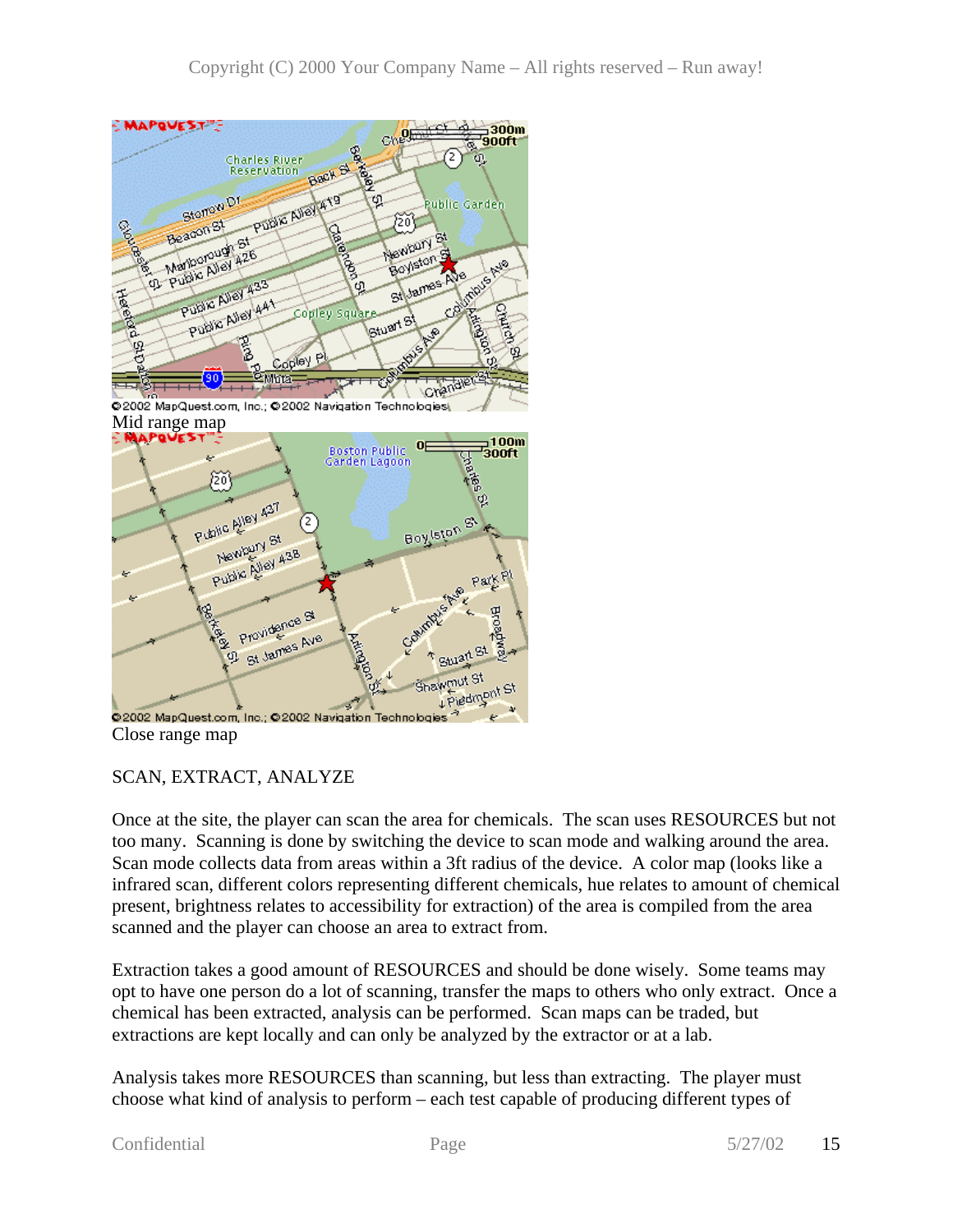results – and on how much of the extracted chemical to perform the test on. [I WANT TO MAKE THE TESTS INTERACTIVE IN SOME WAY. HOPEFULLY THIS CAN BE SMOOTHED OUT WHEN WE HAVE MORE INFO ON CHEMICALS] Analyzing at a lab requires no RESOURCES – the penalty is going to the lab, the payoff is that the lab can work quicker and offer more and offer more tests.

### REPORT

There are 2 kinds of reporting: HQ reporting and News reporting. Most information found will go to the player's HQ for compilation. Certain info reported to HQ will increase a team's point total. Some info can create new areas of interest for a team (finding chemicals near a playground could trigger interview spots). Should a player come across evidence that points to a particular group, that evidence can be reported to the News. All players will receive the headline and the finder's group will gain bonus points (PENALTY TO ACCUSED? MAYBE IF THEY CAN'T COUNTER-ARGUE WITHIN A CERTAIN AMOUNT OF TIME).

### INTERVIEW

Flow: map/background->questioning->examination->report

MAP – same as above

### QUESTIONING

A simple dialog tree for the player to traverse and gain info on what symptoms a sick person has, where people have been recently, etc. What info the player gets is dependant on what questions are asked and the order asked (questions eliminated as certain ones are asked until tree comes to an end). Players will be able to take notes on places and objects mentioned in interviews. Places will spawn more areas of interest while objects can be examined and collected.

### EXAMINATION

Sick people can be examined to try and determine what illnesses they have. Some people will have been affected by chemical leakage, some will have allergies. Each person has a tell-tale sign as to what kind of illness (spill vs. natural) she has. Certain tools must be applied correctly to yield proper results. An information database will aid players in forming a diagnosis. Some interviewees will volunteer to give blood samples for lab analysis. Objects collected can be thoroughly examined (3D view if possible), can be given to Spill site agents for testing, or taken to labs for testing.

REPORT – same as above

### LAB STATIONS

Flow: Choose analysis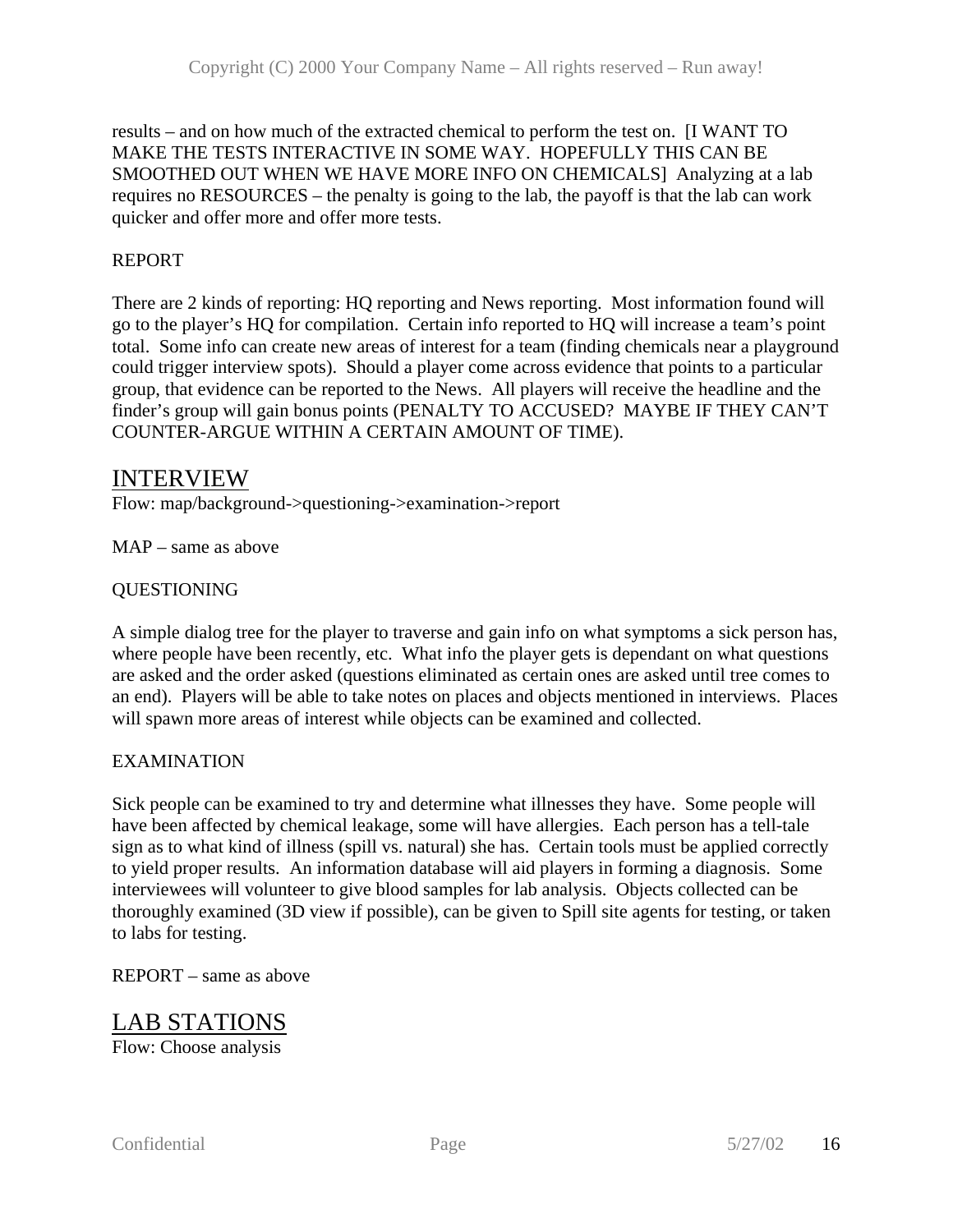Labs serve the function of performing analyses for free and performing tests that spill agents are unable to. Labs are in general faster than manual analysis, but there are not too many labs and once a person is using a lab station, no one else can use the station until that person is done. Each team has certain labs dedicated to them and there a couple independent labs. Dedicated labs are free to the group, but independent labs cost RESOURCES and have the most tests and work the fastest.

### GROUP SPECIFIC TRAITS

Each group will have certain advantages over other groups

Corporations: The money of these big businesses allows their agents to have more RESOURCES (possibly even regenerate RESOURCES while in the field). The downside is that their disregard of environmental issues leaves them with not as much background knowledge as other groups.

EPA-ish group: Classified lab techniques and government funding allow the EPA to have more labs that are superior to the other groups' (e.g. they work just like independent lab, but are free). People don't like G-men asking personal questions so some interviewees may be hostile if approached incorrectly (translates into less likely to get blood samples and other info).

Greenpeace-ish group: Being very environmentally aware, this group has developed tools that allow field agents to scan and extract much better than other groups. People are also more willing to help them since they fight for the environment. Unfortunately they do not have as much RESOURCES or labs as the other groups.

### OTHER GROUPS

Rouge group – if included they should be a discovery for players and not necessarily a group to be. Maybe they are an NPC force behind the scenes manipulating things.

Hospital – the surprise ending (if chosen as such). Can offer diagnosing services on interviewees, but ends up being the source of chemical leakage (people leave healthy but are ill soon after due to being so close to the source?)

### **Hours of Gameplay**

4-20

## **Victory Conditions**

Players create a compelling case to meet their objectives. Some of this is decided by the simulation of public opinion, which changes in response to students' actions.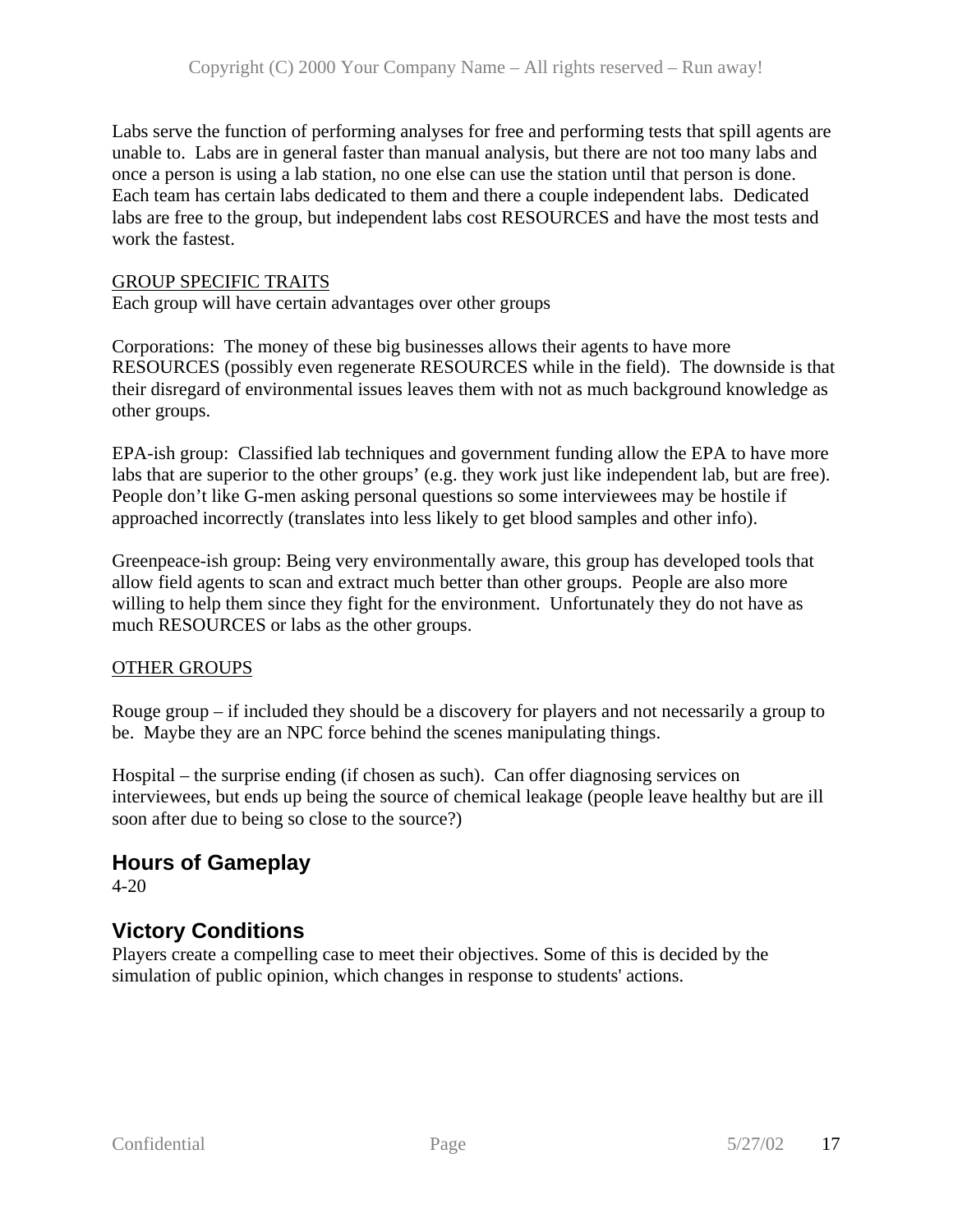# **TECHNICAL INFORMATION**

### **Technology**

Enviornmental Detectives is designed to integrate GPS, Bluetooth, and handheld computing technologies in one platform. As such, the platform could be coded in a combination of C++, Java, and .Net. Several research projects have begun experimenting with integrating these technologies, although none are currently using them for educational gaming.

We envision the system running through a gridded map-driven system. So, the simulation might know where the contaminant enters the system and its rate and direction of propagation, as well as any barriers or other geographical features that affect its spread. From there, the system will also track in the coordinates of the players, and calculate the sampling data and other information that would be made available to the player.

We are encouraged about the prospects of this map-based simulation system hosting a whole suite of handheld applications in the future. In addition to the pollution scenarios mentioned here, science teachers might create scenarios where other entities move through the environment, such as populations of animals, or diseases. One could also imagine this same format being ported to an historical or social sciences context, where students might create historical maps of an area, and tie photographs, interview data, or other writing to a particular location.

This last feature -- using creative writing to as a medium for augmented reality simulations has many other potentially interesting applications. Imagine experiencing Frank McCourt's Limerick, Jack Black's trip through Los Angeles, or Hunter S. Thompson's Las Vegas -- or perhaps a combination of all three. A natural extension of each of these projects is to create a web-based database where users can upload their own media, and express themselves.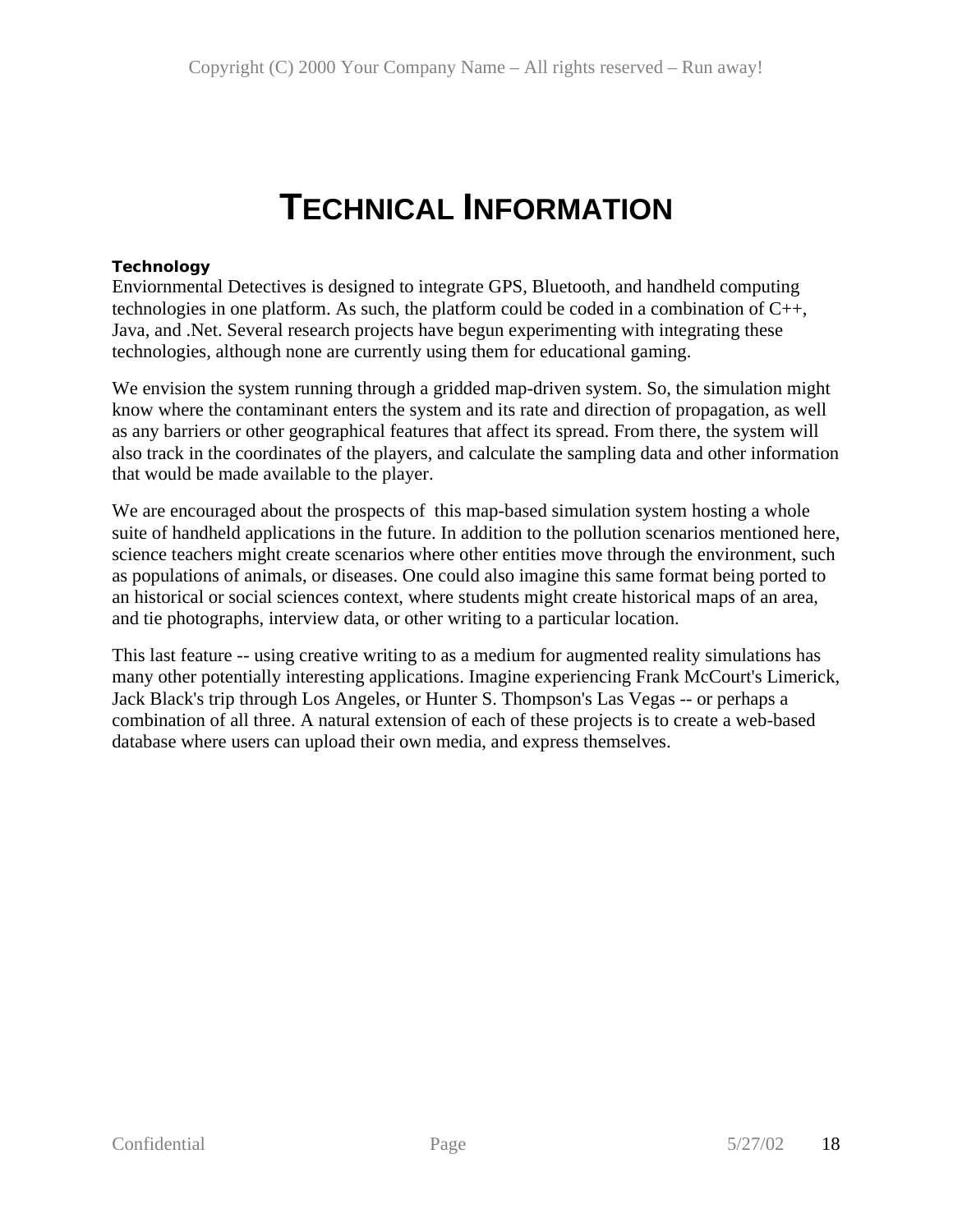# **SUBJECT**

### **Overview**

Environmental Detectives is designed to be used in Environmental Education Courses. Environmental Detectives would meet standards in both content areas, such as global chemical flows and transport of toxins, as well as investigative and process skills. Working with MIT Professor Heidi Nepf, we are also developing scenarios where Environmental Detectives could be used in toxicology and transport classes at MIT.

### **Flexible Platform**

The flexibility of the platform editing tools allows Environmental Detectives to be tailored to several different age groups and content areas. In advanced courses, players might only be given symptoms that they must use to decipher what toxins have caused the problem. Younger students could be given more hints as to the source of the problem. The basic metaphor of the platform – a map-based system that simulates the spread of substances through an environment and then reveals to the player only the information that corresponds to the part of the environment they are in – can also be used to represent the spread of viruses or radioactive substances through an environment.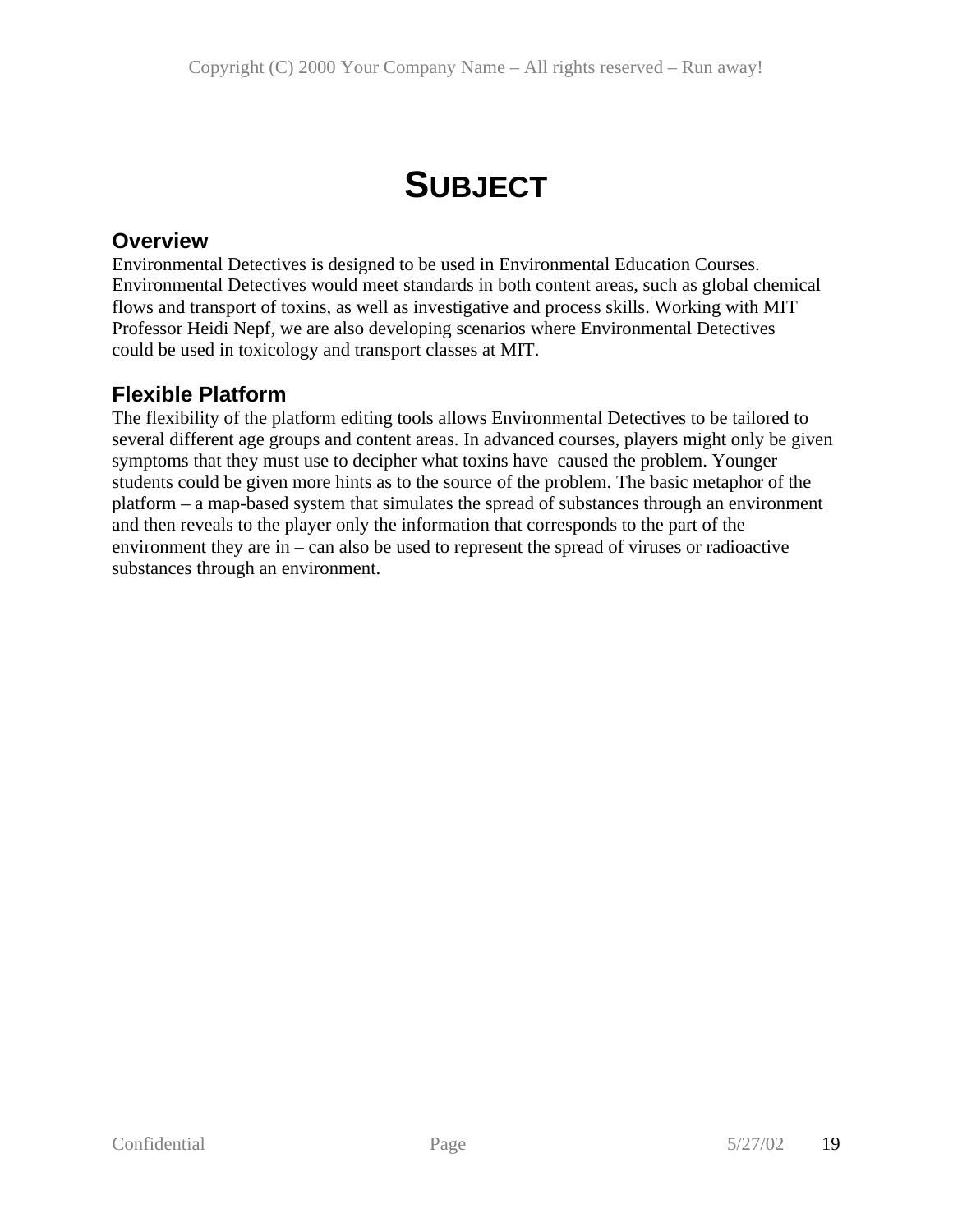## **PEDAGOGICAL APPROACHES**

### **Overview**

Environmental Detectives is a unique gaming experience that draws on several pedagogical traditions and approaches. In some respects, the "mystery" portion of the exercise, trying to solve the problem of what is causing this contamination, owes much to problem-based learning, where students are presented with a problem, a set of tools, and a set of resources to solve the problem, and then are set loose. Several pedagogical models have been developed for problem-based learning, including Barrows, et al. 1999, Savery & Duffy, 1995, Jonassen, 1999, and Nelson, 1999. Problem-based learning has been gaining increased support in both K-12 and higher education for its ability to help learners become more skillful at solving real world problems. There also have been encouraging results showing that students in problem-based learning environments develop more robust understandings of concepts and have better retention than students in traditional learning environments.

Environmental Detectives also shares much in common with traditional role playing game exercises. Role playing games have been used across all disciplines, but are most often used in social studies. Researchers in gaming and simulations also have found that the cooperative learning and reflection activities around games are a better predictor of success than the game play itself. In other words, how the game is situated within the curriculum, and how teachers find ways of supporting students' play through debriefing, reflection, discussion, and just-in-time lectures are as integral to the gaming experience as the game itself. The little comparative research that has been done on games in these settings reflects this difficulty, as researchers find great variability in what players learn from educational gaming. One particular problem has been that many students learn to play the game very well, but fail to make adequate connections back to the real-world experiences that are being represented or modeled through the game. Better games map the game mechanics on to real world phenomena fairly closely, so thinking in the context of game play maps closely to disciplinary thinking. Good games also use information and interfaces that students might encounter later, so that students develop skills using tools, managing and accessing resources, and thinking with the kinds of information that we would like them to use outside of the gaming context.

### **Simulations and Models.**

Research in simulations and modeling offers another lens for using Environmental Detectives to support learning. Models and simulations are frequently used in education to allow students to gain more holistic perspectives of how systems interact. Research in simulations and modeling has shown that there are several ways of reinforcing students' interactions with models to lead to more robust learning exercises. Students can form hypotheses, and use models to test hypotheses. They can change parameters of a model to test their understandings of how systems behave. With Environmental Detectives, we are hope that students will form ideas and debate different interpretations of the simulation game through the challenges of gameplay.

### **Assessment**.

Teachers will be able to assess students' learning through the final product that they produce – the case that they can make for having identified the cause of the contaminant, make a case for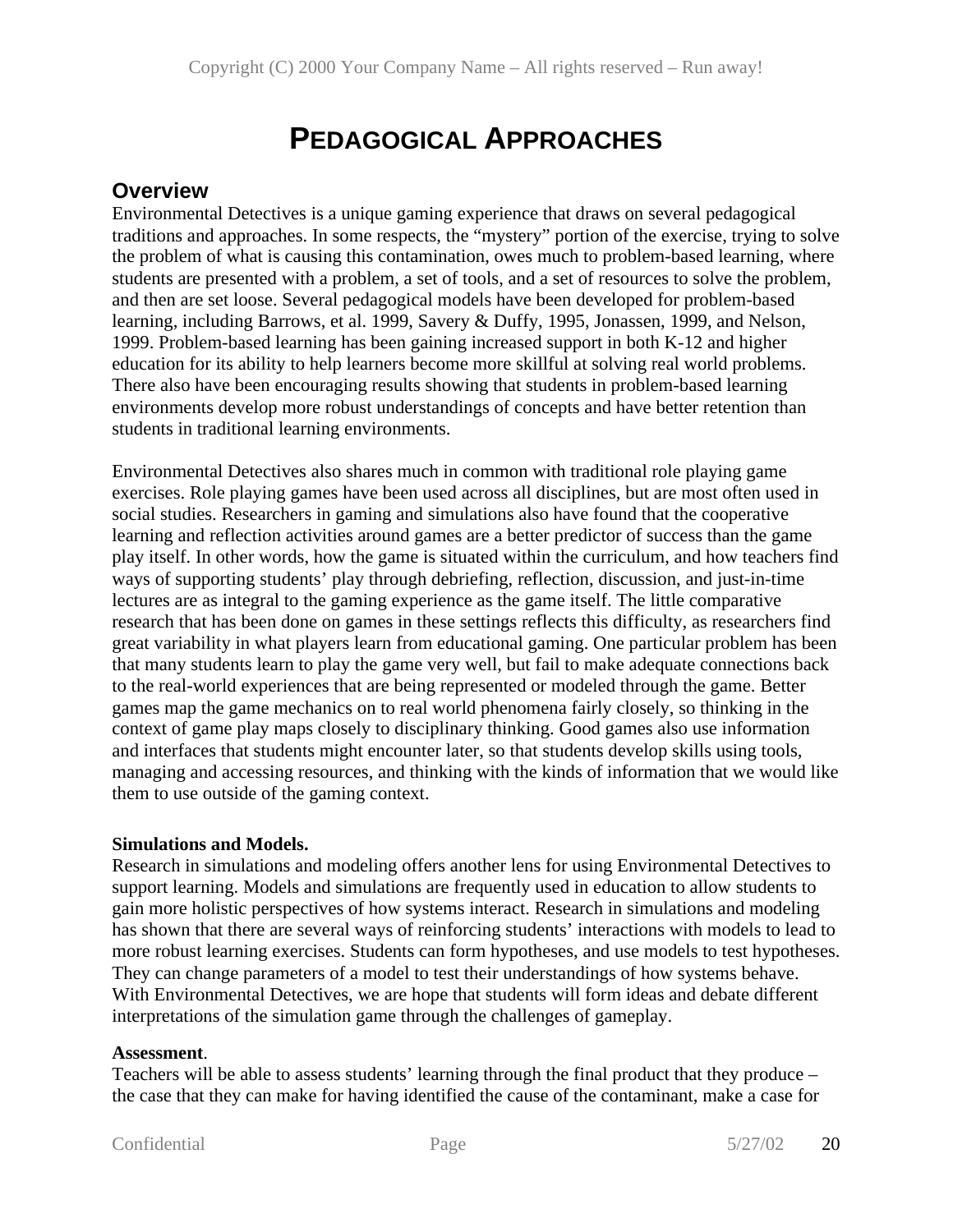what caused it, and their ability to prevent its further spread. Students will have opportunities for self-assessment, as they develop ideas try them out, and get feedback from peers. The handheld device will also be able to log all of the students' activities in the environment, which can then be presented as data for the teachers and students to analyze. Imagine a team getting a graphic report of how much time they spent interviewing people versus collecting chemical data, and then comparing this data against other groups. Or, the class might map where different groups went searching for contaminants and devise better strategies for collecting and analyzing data. We believe that one of the most powerful uses of this handheld technology may be to capture students' actions, location, and interactions, in the world, and then to present graphical visualizations of how students' performance.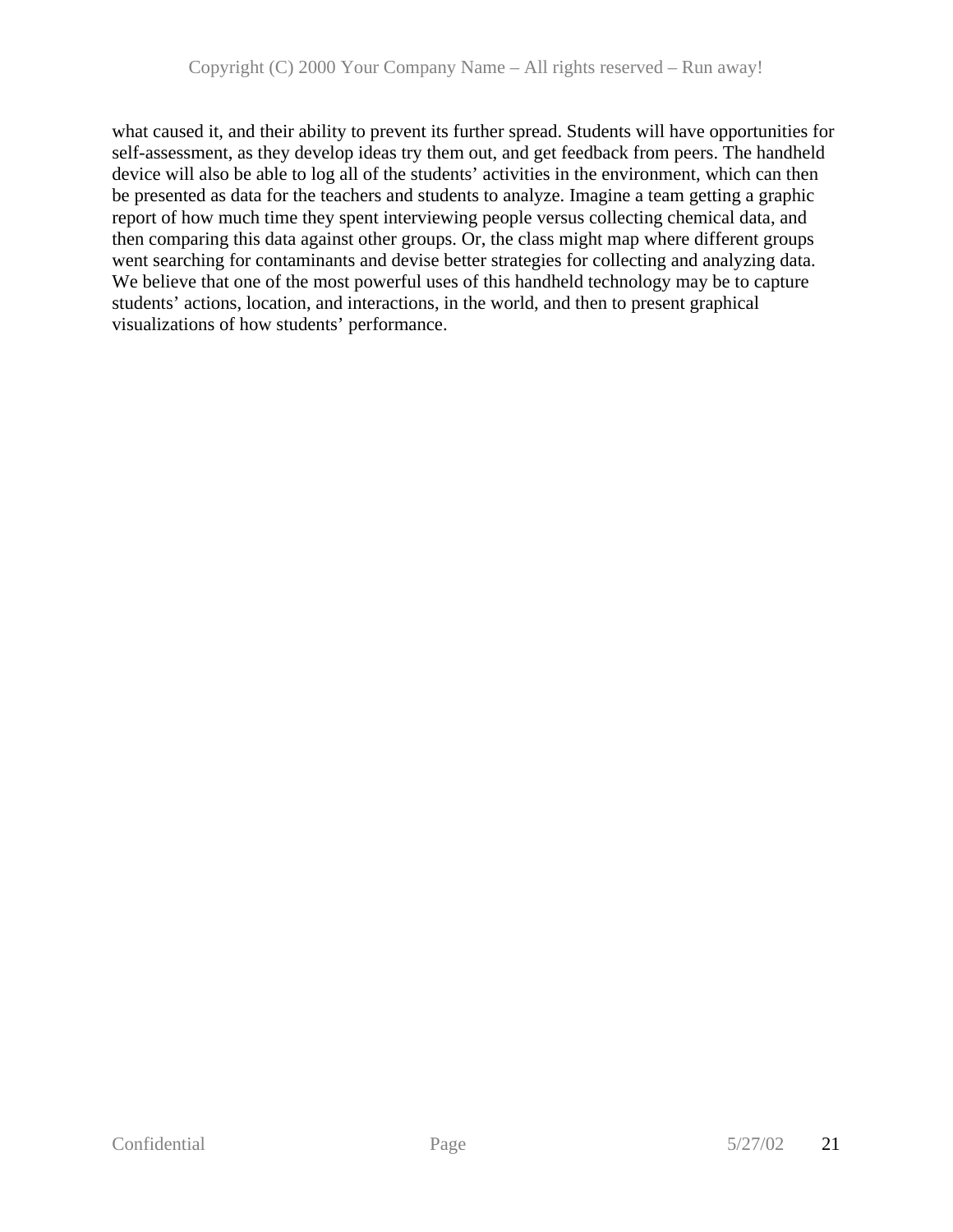## **"RESOURCES APPENDIX"**

Mercury Poisoning

- a) http://www.cdc.gov/mmwr/preview/mmwrhtml/00037313.htm
- b) http://www.cdc.gov/od/oc/media/pressrel/mercury.htm
- c) http://mercury1.50megs.com/
- d) http://bmj.com/cgi/content/full/319/7206/366?view=full&pmid=10435962
- e) health effects http://www.beatcfsandfms.org/html/HgRootCause.html
- f) EPA report http://www.epa.gov/ttn/oarpg/t3/reports/volume3.pdf

http://www.thehawaiichannel.com/hon/news/stories/news-139407520020411-160423.html

**Pesticides** http://www.ewg.org/reports/cadrift/pr.html http://www.ewg.org/reports/camb95/mb\_press.html